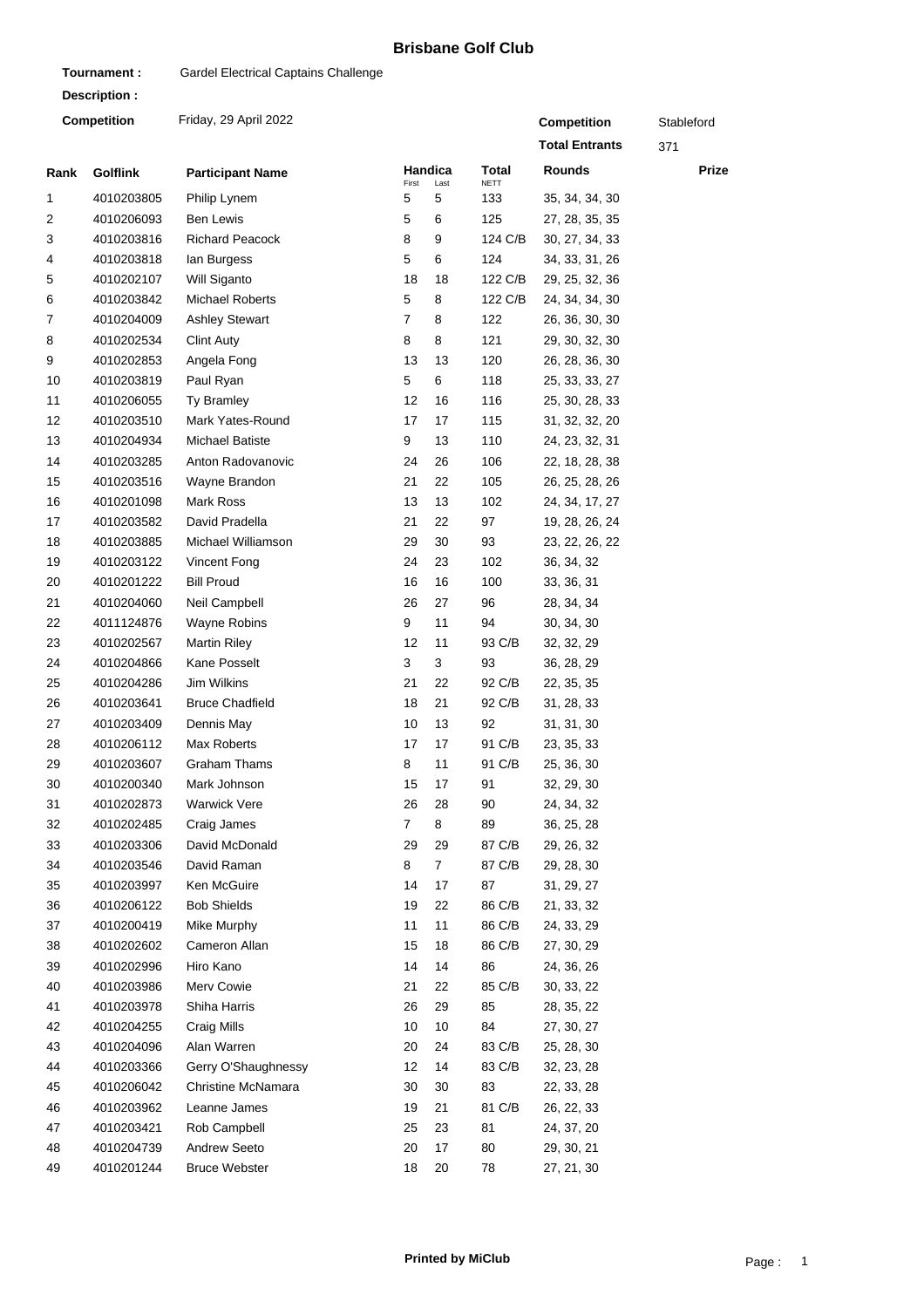| Rank     | <b>Golflink</b> | <b>Participant Name</b>  | Handica<br>First | Last | Total<br><b>NETT</b> | Rounds     |
|----------|-----------------|--------------------------|------------------|------|----------------------|------------|
| 50       | 4010200451      | <b>Bruce Parkinson</b>   | 25               | 27   | 77 C/B               | 15, 33, 29 |
| 51       | 4010202151      | Kenji Ito                | 22               | 24   | 77                   | 27, 27, 23 |
| 52       | 4010200351      | Joe Kavanagh             | 30               | 28   | 76                   | 26, 21, 29 |
| 53       | 4010202721      | <b>Bob Russell</b>       | 20               | 19   | 75                   | 23, 27, 25 |
| 54       | 4010202776      | Jim Hogan                | 28               | 29   | 73                   | 22, 28, 23 |
| 55       | 4010204045      | Rob Bulley               | 24               | 26   | 67                   | 22, 17, 28 |
| 56       | 4010206117      | <b>Timothy Schurmann</b> | 11               | 13   | 62                   | 23, 19, 20 |
| 57       | 2011702215      | Edwin Jan                | 19               | 19   | 72                   | 34, 38     |
| 58       | 4010204259      | Sam Howse                | $-1$             | 0    | 68                   | 37, 31     |
| 59       | 4010206197      | Mark Eagleston           | 15               | 18   | 66 C/B               | 30, 36     |
| 60       | 4010203514      | Ash Holmes               | 9                | 9    | 66 C/B               | 31, 35     |
| 61       | 4010206035      | Liang Shu-Tzu            | 6                | 6    | 66                   | 34, 32     |
| 62       | 4010204386      | Kurt Allison             | 10               | 9    | 65 C/B               | 27, 38     |
| 63       | 4010202566      | Peter Lansom             | 8                | 8    | 65                   | 30, 35     |
| 64       | 4010202850      | David Warner             | 28               | 30   | 64                   | 26, 38     |
| 65       | 4010204759      | Reg Hutchinson           | 6                | 7    | 63 C/B               | 29, 34     |
| 66       | 4010206159      | <b>Tammy Cole</b>        | 19               | 19   | 63 C/B               | 30, 33     |
| 67       | 4010203063      | Eugene Estella           | 0                | 1    | 63 C/B               | 32, 31     |
| 68       | 4010203108      | Henry Hawes              | 19               | 19   | 63 C/B               | 35, 28     |
| 69       | 4010202949      | <b>Steven Kluss</b>      | 12               | 13   | 63 C/B               | 37, 26     |
|          | 4010206144      | Archie Hamilton          | 15               | 14   | 63                   |            |
| 70<br>71 |                 |                          | 4                | 5    | 62 C/B               | 37, 26     |
|          | 4010204279      | <b>Greg Mitchell</b>     |                  |      |                      | 30, 32     |
| 72       | 4010206233      | Kevin Kang               | 13               | 13   | 62 C/B               | 31, 31     |
| 73       | 4010204156      | Josh Kaurila             | 19               | 19   | 62                   | 33, 29     |
| 74       | 4010203455      | Craig Stapleton          | 21               | 20   | 60 C/B               | 24, 36     |
| 75       | 4010203657      | David Brown              | 15               | 19   | 60 C/B               | 24, 36     |
| 76       | 4010202449      | David Lappan             | 19               | 19   | 60                   | 30, 30     |
| 77       | 4010200981      | Stephen Deane            | 0                | 3    | 59 C/B               | 25, 34     |
| 78       | 4010205026      | Harry Symes              | 13               | 14   | 59                   | 31, 28     |
| 79       | 4010200469      | David Prince             | 13               | 16   | 58                   | 28, 30     |
| 80       | 4010204955      | <b>Phillip Harvey</b>    | 31               | 32   | 57 C/B               | 25, 32     |
| 81       | 4010202659      | <b>Tom Potter</b>        | 23               | 23   | 57 C/B               | 26, 31     |
| 82       | 4010204350      | Christian Yates-Round    | 5                | 6    | 57                   | 34, 23     |
| 83       | 4010201919      | Peter Horchner           | 23               | 23   | 56 C/B               | 26, 30     |
| 84       | 4010204966      | Pieter Koegelenberg      | 9                | 9    | 56 C/B               | 28, 28     |
| 85       | 4010203980      | Akshay Raniga            | 8                | 9    | 56 C/B               | 30, 26     |
| 86       | 4010202070      | Stephen Drew             | 14               | 14   | 56                   | 30, 26     |
| 87       | 4010204626      | Ash Sturmer              | 4                | 6    | 55 C/B               | 22, 33     |
| 88       | 4010204182      | <b>Brian Richardson</b>  | 27               | 28   | 55 C/B               | 24, 31     |
| 89       | 4010202988      | Rob Armstrong            | 15               | 16   | 55 C/B               | 26, 29     |
| 90       | 4010204667      | Judy Hamilton            | 33               | 33   | 55                   | 27, 28     |
| 91       | 4010203991      | Rob Brown                | 10               | 11   | 54 C/B               | 23, 31     |
| 92       | 4010200055      | <b>Clark Anderson</b>    | 8                | 8    | 54 C/B               | 24, 30     |
| 93       | 4010203953      | <b>Berenice Holmes</b>   | 25               | 24   | 54 C/B               | 29, 25     |
| 94       | 4010206218      | Dawie Ebersohn           | 23               | 22   | 54                   | 33, 21     |
| 95       | 4010204756      | Paul Brown               | 20               | 21   | 53 C/B               | 19, 34     |
| 96       | 4010206276      | Will Hughes              | 3                | 3    | 53 C/B               | 24, 29     |
| 97       | 4010204700      | David Pacey              | 21               | 20   | 53 C/B               | 26, 27     |
| 98       | 4010201065      | Alistair McNee           | 10               | 11   | 53 C/B               | 27, 26     |
| 99       | 4010203983      | Paul Jenner              | 14               | 14   | 53                   | 29, 24     |
| 100      | 4010206103      | Nicholas Ogden           | 16               | 16   | 53                   | 29, 24     |
| 101      | 4010204882      | Luke Mulder              | 9                | 11   | 52 C/B               | 23, 29     |
| 102      | 4010204041      | Allison Cook             | 23               | 23   | 52 C/B               | 23, 29     |
| 103      | 4010206230      | James Peel               | 11               | 13   | 52 C/B               | 24, 28     |
| 104      | 4010202871      | <b>Bruce Green</b>       | 6                | 6    | 52                   | 30, 22     |
| 105      | 4010204064      | Chris Holmes             | 36               | 36   | 51 C/B               | 16, 35     |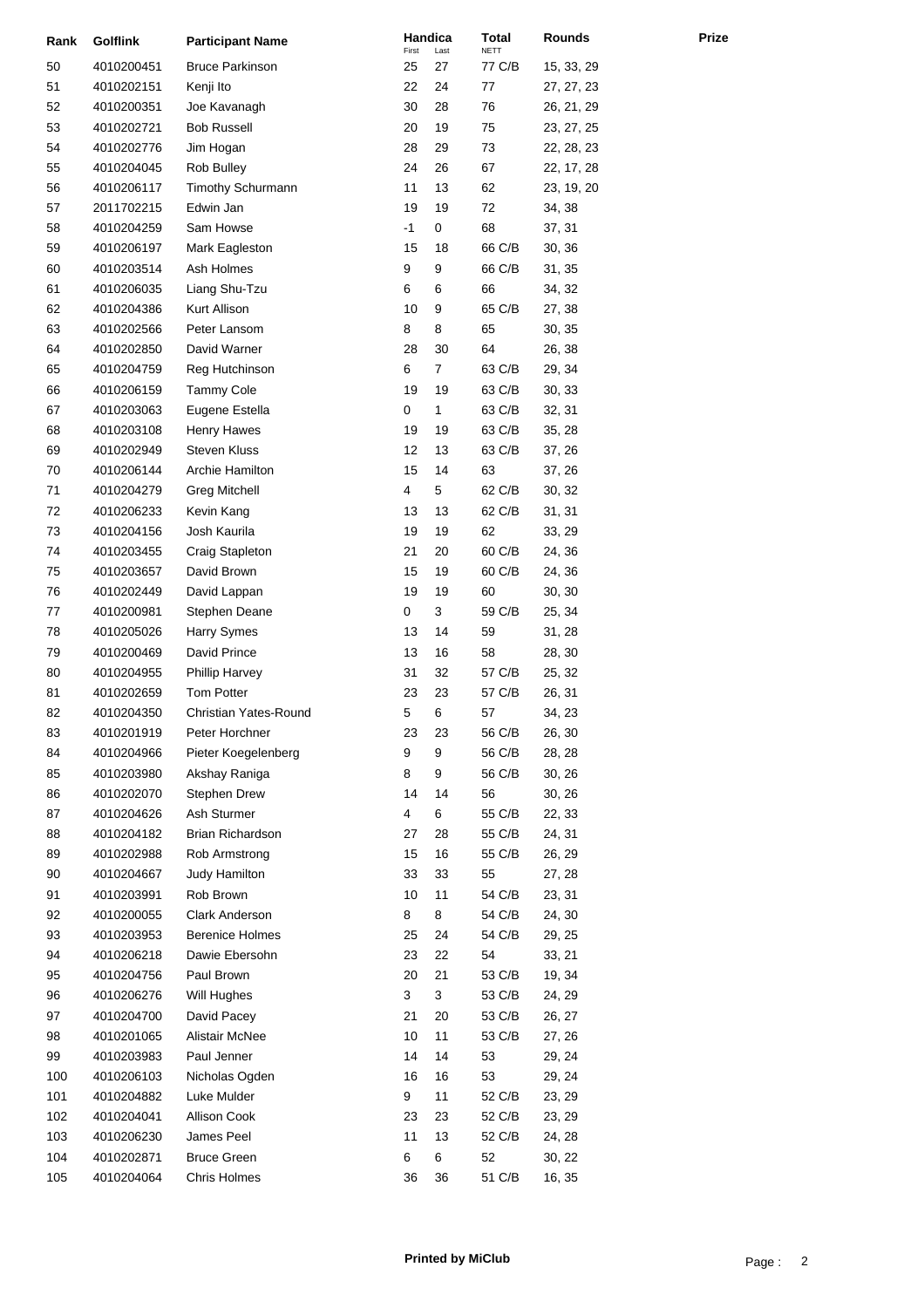| Rank | <b>Golflink</b> | <b>Participant Name</b>    | Handica<br>First | Last         | Total<br><b>NETT</b> | <b>Rounds</b> |
|------|-----------------|----------------------------|------------------|--------------|----------------------|---------------|
| 106  | 4010202679      | Al Haydock                 | 14               | 16           | 51 C/B               | 22, 29        |
| 107  | 4010203463      | <b>Andrew Mullis</b>       | 10               | 11           | 51 C/B               | 22, 29        |
| 108  | 4010202277      | Les Nathanson              | 13               | 13           | 51 C/B               | 23, 28        |
| 109  | 4010203090      | Graham Paul                | 16               | 17           | 51 C/B               | 24, 27        |
| 110  | 4010206024      | <b>Grant Mosey</b>         | 16               | 17           | 51 C/B               | 25, 26        |
| 111  | 4010419107      | Mark Waller                | 23               | 22           | 51                   | 35, 16        |
| 112  | 4010202451      | Mark Deuble                | 11               | 11           | 50 C/B               | 25, 25        |
| 113  | 4010203895      | <b>Ed Trendall</b>         | 9                | 9            | 50 C/B               | 25, 25        |
| 114  | 4010203837      | John Sheahan               | 15               | 18           | 50 C/B               | 26, 24        |
| 115  | 4010202823      | <b>Rob Bristed</b>         | 16               | 16           | 50 C/B               | 27, 23        |
| 116  | 4010204878      | Mike Waldie                | 6                | 9            | 50                   | 27, 23        |
| 117  | 4010203567      | Mark Jackson               | 23               | 24           | 49 C/B               | 24, 25        |
| 118  | 4010200312      | Mark Haysom                | 11               | 11           | 49 C/B               | 24, 25        |
| 119  | 4010203272      | <b>Adrian Tiller</b>       | 20               | 23           | 49                   | 28, 21        |
| 120  | 4010203630      | Ping Liu                   | 23               | 23           | 48 C/B               | 16, 32        |
| 121  | 4010201189      | Michael Holmes             | 15               | 18           | 48                   | 25, 23        |
| 122  | 4010203957      | <b>Rhett Parker</b>        | 9                | 9            | 47                   | 23, 24        |
| 123  | 4010206165      | Graeme Buckland            | 11               | 8            | 46                   | 22, 24        |
| 124  | 4132102260      | Malcolm Beazley            | 14               | 18           | 45 C/B               | 19, 26        |
| 125  | 4010202680      | Takashi Mori               | 19               | 19           | 45                   | 24, 21        |
| 126  | 4010200564      | Bob Wilson                 | 25               | 26           | 43                   | 17, 26        |
| 127  | 4010202537      | Marcus Steele              | 11               | 11           | 42 C/B               | 21, 21        |
| 128  | 4010202052      | David Solomon              | 29               | 28           | 42 C/B               | 21, 21        |
| 129  | 4010206053      | Alexander Beckman          | 19               | 19           | 42                   |               |
|      |                 |                            | 26               | 27           | 41                   | 23, 19        |
| 130  | 4010203946      | Jenny Somers               |                  |              |                      | 24, 17        |
| 131  | 4010204262      | Samuel Varendorff          | 8                | 10           | 40                   | 18, 22        |
| 132  | 4010204024      | Murray Eagle               | 26               | 27           | 36                   | 13, 23        |
| 133  | 4010206249      | Julian Lane                | 26               | 27           | 32                   | 15, 17        |
| 134  | 4010204939      | David Finlayson            | 15               | 15           | 38                   | 38            |
| 135  | 4010203610      | <b>Michael Kastrissios</b> | 21               | 21           | 37                   | 37            |
| 136  | 4010206109      | Andrew Hudson              | 28               | 28           | 36 C/B               | 36            |
| 137  | 4010201358      | Ann Fell                   | 17               | 17           | 36                   | 36            |
| 138  | 4010200415      | Peter Moran                | 15               | 15           | 35 C/B               | 35            |
| 139  | 4010203011      | Lewis Clelland             | 3                | 3            | 35 C/B               | 35            |
| 140  | 4010204844      | Tim Lawrence               | 8                | 8            | 35 C/B               | 35            |
| 141  | 4010203570      | Tom Deane                  | 5                | 5            | 35                   | 35            |
| 142  | 4011303104      | <b>TYLER DUNCAN</b>        | $-2$             | $-2$         | 34 C/B               | 34            |
| 143  | 4010707676      | Rob Fagan                  | 11               | 11           | 34 C/B               | 34            |
| 144  | 4010204714      | <b>Matt Hills</b>          | 6                | 6            | 34 C/B               | 34            |
| 145  | 4321001090      | Robyn Wanless              | 28               | 28           | 34                   | 34            |
| 146  | 4011129443      | Nicholas Joss              | 27               | 27           | 33 C/B               | 33            |
| 147  | 4011407984      | Michael Thornton           | 21               | 21           | 33 C/B               | 33            |
| 148  | 4010203520      | Jonathan Pepper            | 0                | 0            | 33 C/B               | 33            |
| 149  | 4010206034      | Pat Foley                  | 3                | 3            | 33 C/B               | 33            |
| 150  | 4010205029      | Reece McRae                | 3                | 3            | 33 C/B               | 33            |
| 151  | 4010206274      | Renee Foot                 | 30               | 30           | 33 C/B               | 33            |
| 152  | 4010204358      | <b>Christopher Everett</b> | 15               | 15           | 33 C/B               | 33            |
| 153  | 4080300472      | Craig Halls                | 5                | 5            | 33                   | 33            |
| 154  | 4010200315      | Bob Helm                   | 21               | 21           | 32 C/B               | 32            |
| 155  | 4010305852      | Jared Bezuidenhout         | 15               | 15           | 32 C/B               | 32            |
| 156  | 5013212280      | Andrew Anderson            | 8                | 8            | 32 C/B               | 32            |
| 157  | 4010203569      | Michael Deane              | 9                | 9            | 32 C/B               | 32            |
| 158  | 4010204333      | Doug Hope                  | 23               | 23           | 32 C/B               | 32            |
| 159  | 4133305349      | Sarah Wilson               | $-1$             | -1           | 32 C/B               | 32            |
| 160  | 4010203981      | Adam Shayler               | 15               | 15           | 32 C/B               | 32            |
| 161  | 4010203220      | John Smoljko               | 1                | $\mathbf{1}$ | 32 C/B               | 32            |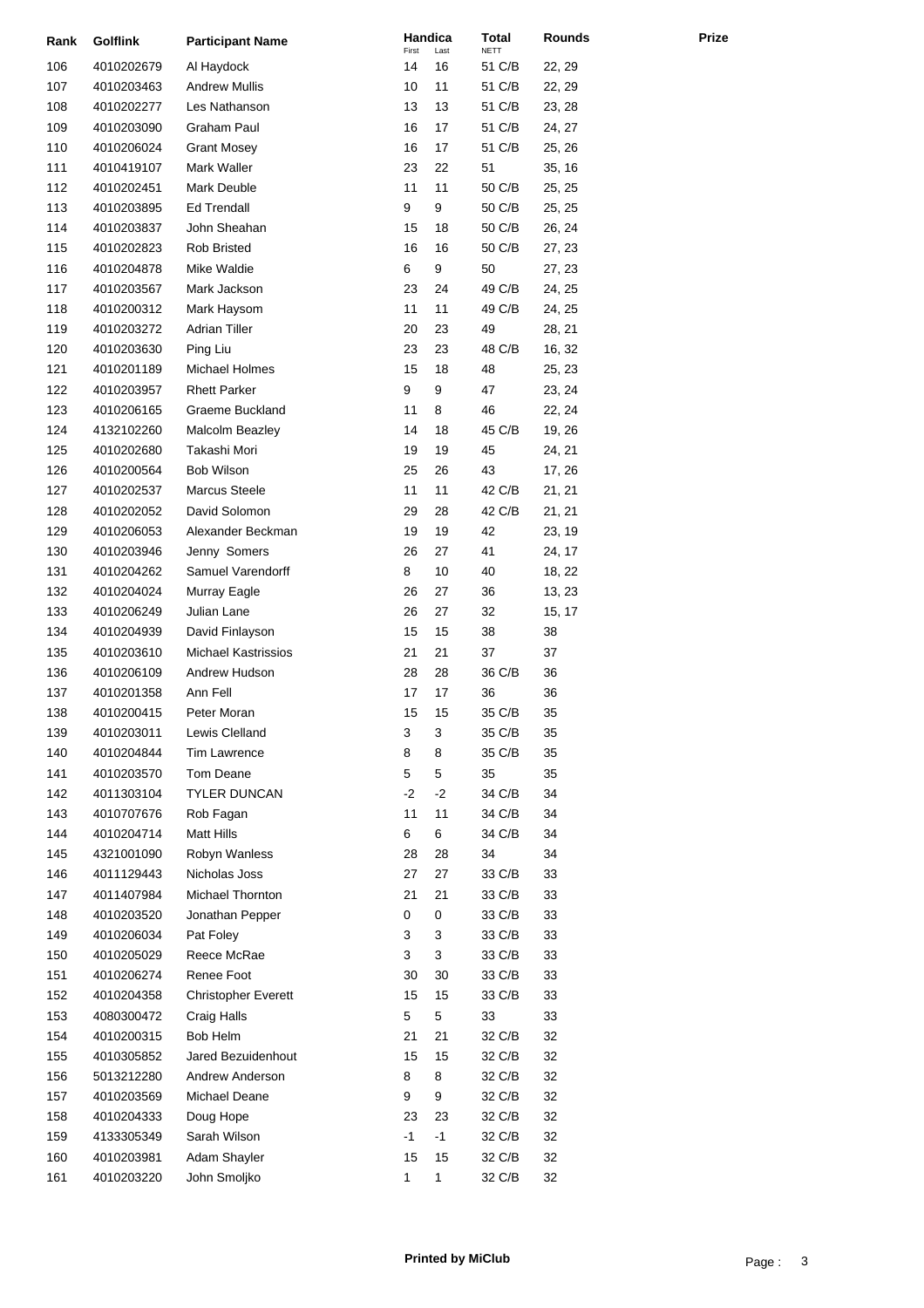| Rank       | <b>Golflink</b>          | <b>Participant Name</b>                        | Handica     |            | <b>Total</b><br><b>NETT</b> | <b>Rounds</b> |  |
|------------|--------------------------|------------------------------------------------|-------------|------------|-----------------------------|---------------|--|
| 162        | 4081306617               | Cameron Rayner                                 | First<br>36 | Last<br>36 | 32                          | 32            |  |
| 163        | 4010202639               | Graydon Atthow                                 | 10          | 10         | 31 C/B                      | 31            |  |
| 164        | 4010204019               | <b>Bruce Myers</b>                             | 15          | 15         | 31 C/B                      | 31            |  |
| 165        | 4010203621               | Kristian Poole                                 | 10          | 10         | 31 C/B                      | 31            |  |
| 166        | 4010499023               | Carl McMinn                                    | 9           | 9          | 31 C/B                      | 31            |  |
| 167        | 4010203462               | Leng Ho                                        | 30          | 30         | 31 C/B                      | 31            |  |
| 168        | 4010204406               | <b>Trevor Pask</b>                             | 11          | 11         | 31 C/B                      | 31            |  |
| 169        | 4010203764               | Janice Morris                                  | 23          | 23         | 31 C/B                      | 31            |  |
| 170        | 4010200648               | Peter White                                    | 11          | 11         | 31 C/B                      | 31            |  |
| 171        | 4010204323               | <b>Edward Whitehouse</b>                       | 10          | 10         | 31 C/B                      | 31            |  |
| 172        | 4010203766               | <b>Stewart Parrott</b>                         | 17          | 17         | 31 C/B                      | 31            |  |
| 173        | 4010413568               | Mark Nicholson                                 | 10          | 10         | 31                          | 31            |  |
| 174        | 4010204913               | Lachie Neale                                   | 15          | 15         | 30 C/B                      | 30            |  |
| 175        | 4011406826               | Sean McMahon                                   | 13          | 13         | 30 C/B                      | 30            |  |
| 176        | 4010206008               | Darryl Stuckey                                 | 6           | 6          | 30 C/B                      | 30            |  |
| 177        | 4010206114               | Nathan Basha                                   | 16          | 16         | 30 C/B                      | 30            |  |
| 178        | 4081306525               | Darcy Gardiner                                 | 29          | 29         | 30 C/B                      | 30            |  |
| 179        | 2200800087               | Roger Boyd                                     | 16          | 16         | 30 C/B                      | 30            |  |
| 180        | 5020303933               | Benn COX                                       | 9           | 9          | 30 C/B                      | 30            |  |
| 181        | 4010206356               | Dean Drakos                                    | 9           | 9          | 30 C/B                      | 30            |  |
| 182        | 4010606050               | <b>KEL TRESEDER</b>                            | 24          | 24         | 30 C/B                      | 30            |  |
| 183        | 4011408207               | <b>Michael Butters</b>                         | 18          | 18         | 30 C/B                      | 30            |  |
| 184        | 4010204954               | Kym Knight                                     | 22          | 22         | 30 C/B                      | 30            |  |
| 185        |                          | Andrew Reid                                    | 20          | 20         | 30 C/B                      | 30            |  |
| 186        | 5046000118               |                                                | 12          | 12         | 30 C/B                      | 30            |  |
|            | 4010202016               | Ralph Hockings<br>Wayne Zuidam                 |             |            |                             |               |  |
| 187        | 4011905217               |                                                | 9           | 9          | 30 C/B                      | 30            |  |
| 188        | 4010200405               | <b>Greg Mellifont</b>                          | 16          | 16         | 30 C/B                      | 30            |  |
| 189        | 4010202647               | Anthony Walduck                                | 8           | 8          | 30 C/B                      | 30            |  |
| 190        | 4010204158               | Darren Beckman                                 | 15<br>8     | 15         | 30                          | 30            |  |
| 191<br>192 | 5012903436<br>4010204152 | <b>Christopher Muckert</b><br>Kobus Terblanche | 21          | 8<br>21    | 29 C/B<br>29 C/B            | 29<br>29      |  |
|            |                          | <b>Brett Rankin</b>                            | -2          |            |                             |               |  |
| 193        | 4010204776               | Perri llott                                    | 14          | -2<br>14   | 29 C/B                      | 29            |  |
| 194        | 4010204946               |                                                |             |            | 29 C/B                      | 29            |  |
| 195        | 5010304112               | John Elliott                                   | 14          | 14         | 29 C/B                      | 29            |  |
| 196        | 4010204918               | Jay Lee<br>Shashi Pala                         | 5<br>15     | 5          | 29 C/B                      | 29            |  |
| 197        | 4010206028               |                                                |             | 15         | 29 C/B                      | 29            |  |
| 198        | 4010204254               | Zack Halpin                                    | 4           | 4          | 29 C/B                      | 29            |  |
| 199        | 4010204377               | <b>Steve Ward</b>                              | 5           | 5          | 29 C/B                      | 29            |  |
| 200        | 4010203537               | <b>Ryan Harris</b>                             | 6           | 6          | 29 C/B                      | 29            |  |
| 201        | 4010206296               | James Murphy                                   | 9           | 9          | 29                          | 29            |  |
| 202        | 4010202511               | Graeme McDonald                                | 24          | 24         | 28 C/B                      | 28            |  |
| 203        | 4010201813               | Angela Cottrell<br><b>Chris Frawley</b>        | 15          | 15         | 28 C/B                      | 28            |  |
| 204        | 4010201893               |                                                | 16<br>-2    | 16         | 28 C/B                      | 28            |  |
| 205        | 4010204811               | <b>Chris Somerfield</b>                        |             | -2         | 28 C/B                      | 28            |  |
| 206        | 4010204344               | Soorian Raman                                  | 9           | 9          | 28 C/B                      | 28            |  |
| 207        | 4010206151               | Christoph Reithmeier                           | 22          | 22         | 28 C/B                      | 28            |  |
| 208        | 4010206152               | Michael Palmer                                 | 10          | 10         | 28 C/B                      | 28            |  |
| 209        | 4010203041               | Simon Christensen                              | 16          | 16         | 28 C/B                      | 28            |  |
| 210        | 4010204026               | Laura Cunning                                  | 22          | 22         | 28 C/B                      | 28            |  |
| 211        | 4081003417               | <b>Brent Hamlin</b>                            | 12          | 12         | 28 C/B                      | 28            |  |
| 212        |                          | <b>BAILEY ARNOTT</b>                           | -4          | -4         | 28 C/B                      | 28            |  |
| 213        | 3013405752               | Jaymes Leahy                                   | 9           | 9          | 28 C/B                      | 28            |  |
| 214        | 5010211770               | Alistair Macdonald                             | 16          | 16         | 28 C/B                      | 28            |  |
| 215        | 4010905979               | David Leigh                                    | 10          | 10         | 28 C/B                      | 28            |  |
| 216        | 4010418112               | <b>Terry Greaney</b>                           | 30          | 30         | 28 C/B                      | 28            |  |
| 217        | 4010200494               | Frank Samios                                   | 24          | 24         | 28 C/B                      | 28            |  |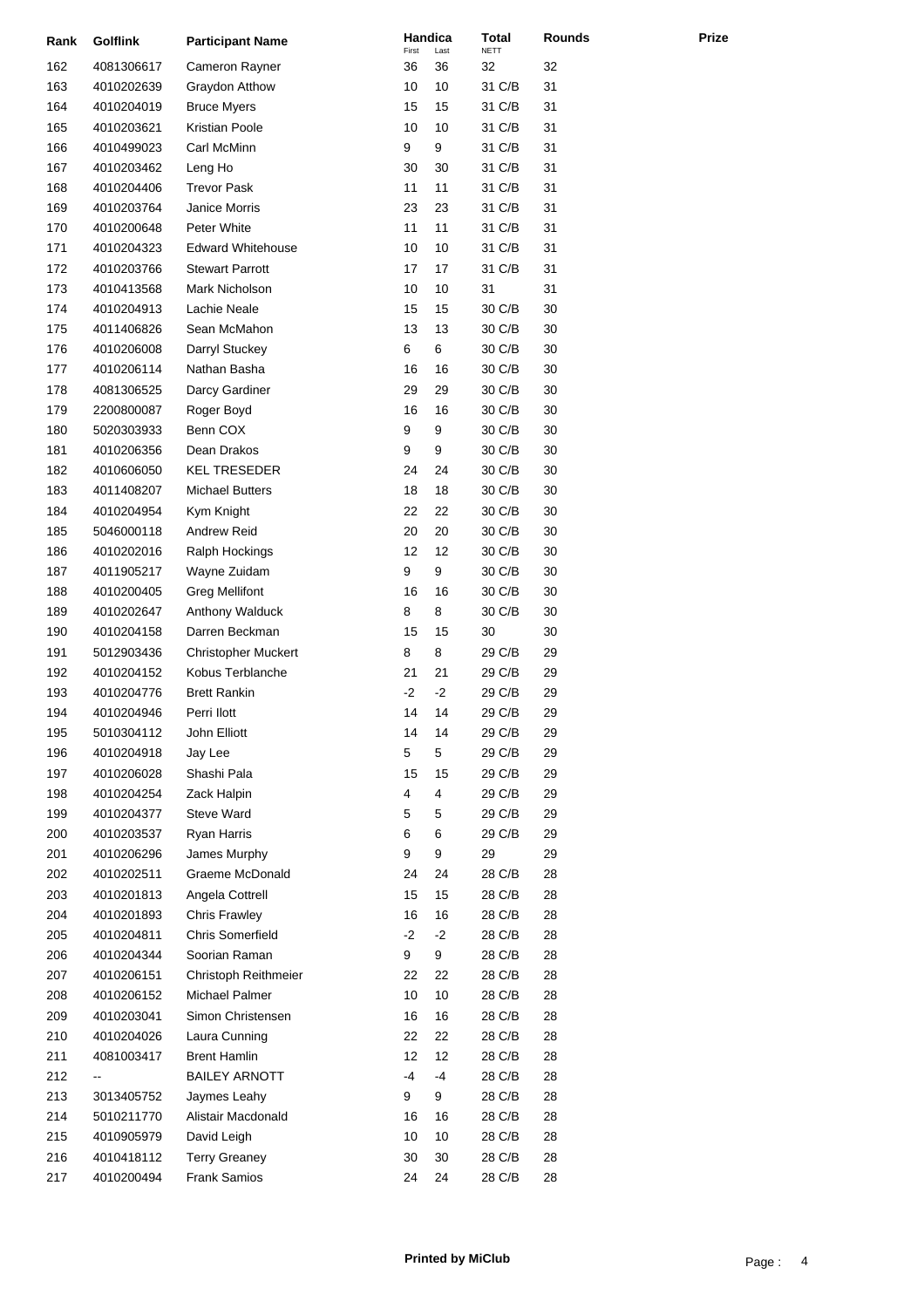| Rank | <b>Golflink</b> | <b>Participant Name</b>  | Handica<br>First | Last | <b>Total</b><br><b>NETT</b> | Rounds |
|------|-----------------|--------------------------|------------------|------|-----------------------------|--------|
| 218  | 4011406742      | John Foote               | 24               | 24   | 28                          | 28     |
| 219  | 4011224093      | Nick Jones               | 13               | 13   | 27 C/B                      | 27     |
| 220  | 3417300052      | Matt Thompson            | 22               | 22   | 27 C/B                      | 27     |
| 221  | 4010202986      | Rob Bischof              | 12               | 12   | 27 C/B                      | 27     |
| 222  | 4010203506      | Nicolas Wilson           | 15               | 15   | 27 C/B                      | 27     |
| 223  | 4010201911      | Warren Austin            | 25               | 25   | 27 C/B                      | 27     |
| 224  | 4133305880      | Joel Stahlhut            | $-2$             | $-2$ | 27 C/B                      | 27     |
| 225  | 4010200088      | Rod Frawley              | 17               | 17   | 27 C/B                      | 27     |
| 226  | 4010206033      | Robert Jackson           | 16               | 16   | 27 C/B                      | 27     |
| 227  | 4010201193      | Alexander Hutton         | 13               | 13   | 27 C/B                      | 27     |
| 228  | 4010204380      | Harvey Palmer            | 4                | 4    | 27 C/B                      | 27     |
| 229  | 4010203379      | Sue Lewandowski          | 17               | 17   | 27 C/B                      | 27     |
| 230  | 4010204059      | <b>Cameron Cockerill</b> | 12               | 12   | 27 C/B                      | 27     |
| 231  | 4010206242      | Nathan Eades             | 11               | 11   | 27 C/B                      | 27     |
| 232  | 4010206172      | Mark Star                | 31               | 31   | 27 C/B                      | 27     |
| 233  | 5060800527      | <b>Tony Carter</b>       | 10               | 10   | 27 C/B                      | 27     |
| 234  | 4010202993      | Renae Michielsen         | 12               | 12   | 27 C/B                      | 27     |
| 235  | 4110703427      | Shaun Hyland             | 15               | 15   | 27 C/B                      | 27     |
| 236  | 4010201788      | <b>Richard Debnam</b>    | 32               | 32   | 27                          | 27     |
| 237  | 4010204069      | Amber Raman              | 31               | 31   | 26 C/B                      | 26     |
| 238  | 4010204849      | Nicholas Rosen-Evans     | 10               | 10   | 26 C/B                      | 26     |
| 239  | 2061804832      | LUKE SULLIVAN            | 17               | 17   | 26 C/B                      | 26     |
| 240  | 4010202324      | <b>Rob Williams</b>      | 29               | 29   | 26 C/B                      | 26     |
| 241  | 4010206332      | Gary Sugars              | 14               | 14   | 26 C/B                      | 26     |
| 242  | 4010203527      | <b>Andrew Davis</b>      | 13               | 13   | 26 C/B                      | 26     |
| 243  | 4010204743      | Dean Webb                | 14               | 14   | 26 C/B                      | 26     |
| 244  | 4010203275      | Kathy Roel               | 25               | 25   | 26 C/B                      | 26     |
| 245  | 4010206148      | Tom Gaske                | 11               | 11   | 26                          | 26     |
| 246  | 4010206273      | Ben Egan                 | 28               | 28   | 25 C/B                      | 25     |
| 247  | 4132103064      | Alan Bruschweiler        | 14               | 14   | 25 C/B                      | 25     |
| 248  | 2012757622      | Jerome Yim               | 23               | 23   | 25 C/B                      | 25     |
| 249  | 4130900597      | <b>Dennis Schloss</b>    | 23               | 23   | 25 C/B                      | 25     |
| 250  | 2250900241      | David Mason              | 25               | 25   | 25 C/B                      | 25     |
| 251  | 4010204994      | <b>Gerard McCormack</b>  | 23               | 23   | 25 C/B                      | 25     |
| 252  | 4010203424      | Dennis Roel              | 18               | 18   | 25 C/B                      | 25     |
| 253  | 4010203925      | <b>Phil Davies</b>       | 14               | 14   | 25 C/B                      | 25     |
| 254  | 4010204657      | Nick Frisby              | 19               | 19   | 25 C/B                      | 25     |
| 255  | 4010204374      | Sam Slater               | -4               | -4   | 25 C/B                      | 25     |
| 256  | 4010206001      | Paul Burgoine            | 21               | 21   | 25 C/B                      | 25     |
| 257  | 4010206318      | <b>Thomson Stuckey</b>   | 12               | 12   | 25 C/B                      | 25     |
| 258  | 4010204702      | Vinod Muthanna           | 22               | 22   | 25 C/B                      | 25     |
| 259  | --              | Scott Fell               | 19               | 19   | 25 C/B                      | 25     |
| 260  | 4010203650      | Mark Nelson              | 11               | 11   | 25 C/B                      | 25     |
| 261  | 4132707268      | Peter Troi Mckavanagh    | 3                | 3    | 25 C/B                      | 25     |
| 262  | 4010201107      | Harold Shand             | 21               | 21   | 25 C/B                      | 25     |
| 263  | 4010204837      | Jonathon Lennard         | $\overline{7}$   | 7    | 25 C/B                      | 25     |
| 264  | 4010206192      | Paul Betteridge          | 31               | 31   | 25 C/B                      | 25     |
| 265  | 4010206337      | Nicholas Cowper          | 1                | 1    | 25 C/B                      | 25     |
| 266  | 4010200586      | Nick Campbell            | 4                | 4    | 25                          | 25     |
| 267  | 4010203591      | Linda Hill               | 35               | 35   | 24 C/B                      | 24     |
| 268  | 4010202921      | Peter Hanmer             | 28               | 28   | 24 C/B                      | 24     |
| 269  | 4111505588      | Greg Roe                 | 11               | 11   | 24 C/B                      | 24     |
| 270  | 4010204408      | <b>Brian Sterner</b>     | 19               | 19   | 24 C/B                      | 24     |
| 271  | 4010201409      | Deb Kember               | 15               | 15   | 24 C/B                      | 24     |
| 272  | 6012106596      | <b>Timothy Howard</b>    | 14               | 14   | 24 C/B                      | 24     |
| 273  | 4010206285      | Mark Savage              | 17               | 17   | 24 C/B                      | 24     |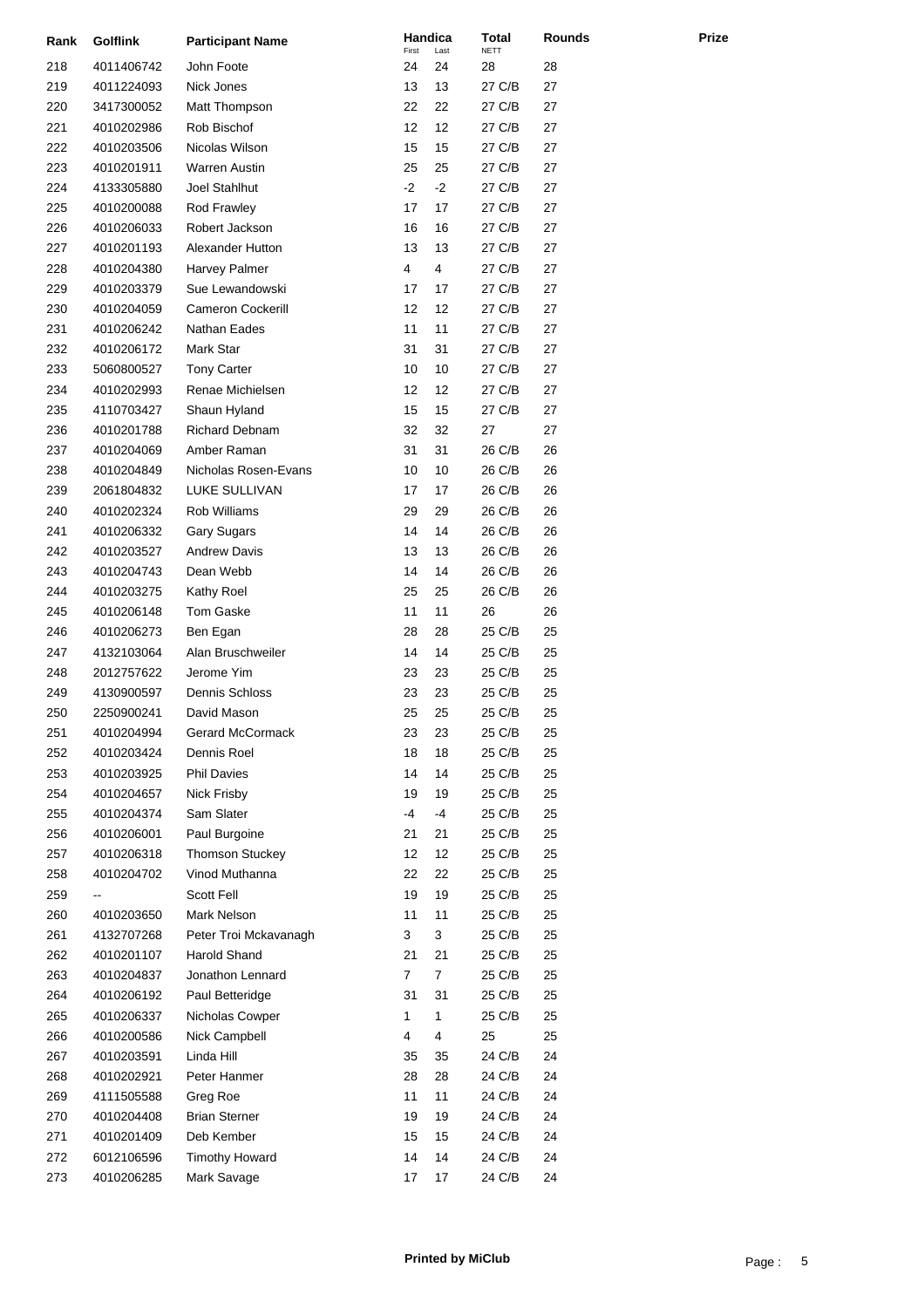| Rank | <b>Golflink</b> | <b>Participant Name</b> | Handica<br>First | Last | Total<br><b>NETT</b> | <b>Rounds</b> |
|------|-----------------|-------------------------|------------------|------|----------------------|---------------|
| 274  | 4010206032      | Neville McDonald        | 21               | 21   | 24 C/B               | 24            |
| 275  | 4010203545      | Anna Lyons              | 18               | 18   | 24 C/B               | 24            |
| 276  | 2200204026      | <b>Trent Fowler</b>     | 6                | 6    | 24                   | 24            |
| 277  | 4010206061      | <b>Andrew Miller</b>    | 17               | 17   | 23 C/B               | 23            |
| 278  | 4010204722      | Jaculin Zuidam          | 18               | 18   | 23 C/B               | 23            |
| 279  | 4010202281      | Janet Nathanson         | 17               | 17   | 23 C/B               | 23            |
| 280  | 4010202215      | Carolyn Martin          | 13               | 13   | 23 C/B               | 23            |
| 281  | 4010206108      | Jason Bilich            | 15               | 15   | 23 C/B               | 23            |
| 282  | 4010419246      | Paul Strooper           | 21               | 21   | 23 C/B               | 23            |
| 283  | 4010605496      | <b>GORDON SUMMORS</b>   | 20               | 20   | 23 C/B               | 23            |
| 284  | 4010201867      | Peter McMeniman         | 20               | 20   | 23 C/B               | 23            |
| 285  | 5010210674      | Darren Griffiths        | 11               | 11   | 23 C/B               | 23            |
| 286  | 2380103648      | Jeff Kesby              | 14               | 14   | 23 C/B               | 23            |
| 287  | 4010200540      | <b>Andrew Trowse</b>    | 19               | 19   | 23 C/B               | 23            |
| 288  | 7620704794      | Michael Jones           | 13               | 13   | 23 C/B               | 23            |
| 289  | 5010211610      | <b>Stuart Thomson</b>   | 15               | 15   | 23 C/B               | 23            |
| 290  | 4081306528      | Hugh McCluggage         | 15               | 15   | 23                   | 23            |
| 291  | 4130900359      | <b>Rick Popik</b>       | 26               | 26   | 22 C/B               | 22            |
| 292  | 4010206244      | Cameron Boyd            | 9                | 9    | 22 C/B               | 22            |
| 293  | 4010206307      | <b>Bailey Arnott</b>    | $-2$             | $-2$ | 22 C/B               | 22            |
| 294  | 4010206126      | Taku Hashimoto          | 8                | 8    | 22 C/B               | 22            |
| 295  | 4010202116      | Douglas Hutton          | 11               | 11   | 22 C/B               | 22            |
| 296  | 4010202830      | Des Whybird             | 35               | 35   | 22 C/B               | 22            |
| 297  | 4010204056      | Libby Marshall          | 39               | 39   | 22 C/B               | 22            |
| 298  | 4010203413      | Richard Lewandowski     | 26               | 26   | 22 C/B               | 22            |
| 299  | 4010205014      | Gordon Balharry         | 12               | 12   | 22                   | 22            |
| 300  | 4010200495      | <b>Nick Samios</b>      | 36               | 36   | 21 C/B               | 21            |
| 301  | 4010206010      | Jackson Cranitch        | 21               | 21   | 21 C/B               | 21            |
| 302  | 5013202151      | <b>NICK LAUNER</b>      | 10               | 10   | 21 C/B               | 21            |
| 303  | 4010419283      | James Knowlman          | 18               | 18   | 21 C/B               | 21            |
| 304  | 3011603839      | Russell Board           | 22               | 22   | 21 C/B               | 21            |
| 305  | 2061804369      | <b>BEN GILLETT</b>      | 10               | 10   | 21 C/B               | 21            |
| 306  | 4080100846      | Noel Toohey             | 12               | 12   | 21 C/B               | 21            |
| 307  | 4010202555      | Colin Wicks             | 11               | 11   | 21 C/B               | 21            |
| 308  | 4010203985      | Francis Chaw            | 21               | 21   | 21 C/B               | 21            |
| 309  | 4010200138      | <b>Andrew Slack</b>     | 12               | 12   | 21 C/B               | 21            |
| 310  | 4010304840      | <b>Greg Minns</b>       | 20               | 20   | 21 C/B               | 21            |
| 311  | 3012903843      | Nathan Watchorn         | 16               | 16   | 21                   | 21            |
| 312  | 4010206080      | Dena Ogilvie            | 26               | 26   | 20 C/B               | 20            |
| 313  | 4010202609      | Nick Apostolidis        | 14               | 14   | 20 C/B               | 20            |
| 314  | 4010206041      | Bryan McNamara          | 25               | 25   | 20 C/B               | 20            |
| 315  | 4010206168      | William Ilott           | 22               | 22   | 20 C/B               | 20            |
| 316  | 4010204086      | Anne Clifton            | 29               | 29   | 20 C/B               | 20            |
| 317  | 3100701453      | Mark McPherson          | 7                | 7    | 20 C/B               | 20            |
| 318  | 6011202861      | Dane Paddon             | 17               | 17   | 20 C/B               | 20            |
| 319  | 4010206118      | Nicholas Jones          | 14               | 14   | 20                   | 20            |
| 320  | 4010204845      | Mark Crampton           | 23               | 23   | 19 C/B               | 19            |
| 321  | 4010206223      | Mathew Bickel           | 13               | 13   | 19 C/B               | 19            |
| 322  | 4010200063      | Greg Braun              | 11               | 11   | 19 C/B               | 19            |
| 323  | 4010203493      | lan Marshall            | 22               | 22   | 19 C/B               | 19            |
| 324  | 4321001180      | <b>Todd Wanless</b>     | 32               | 32   | 19 C/B               | 19            |
| 325  | 4081306476      | Lincoln McCarthy        | 11               | 11   | 19                   | 19            |
| 326  | 4010905935      | Anthony Gillespie       | 21               | 21   | 18 C/B               | 18            |
| 327  | 4010906321      | <b>Brett Ritchie</b>    | $-1$             | $-1$ | 18                   | 18            |
| 328  | 4010204953      | Rod Knight              | 15               | 15   | 16                   | 16            |
| 329  | 4010200087      | Philip Fraser           | 23               | 23   | 13                   | 13            |